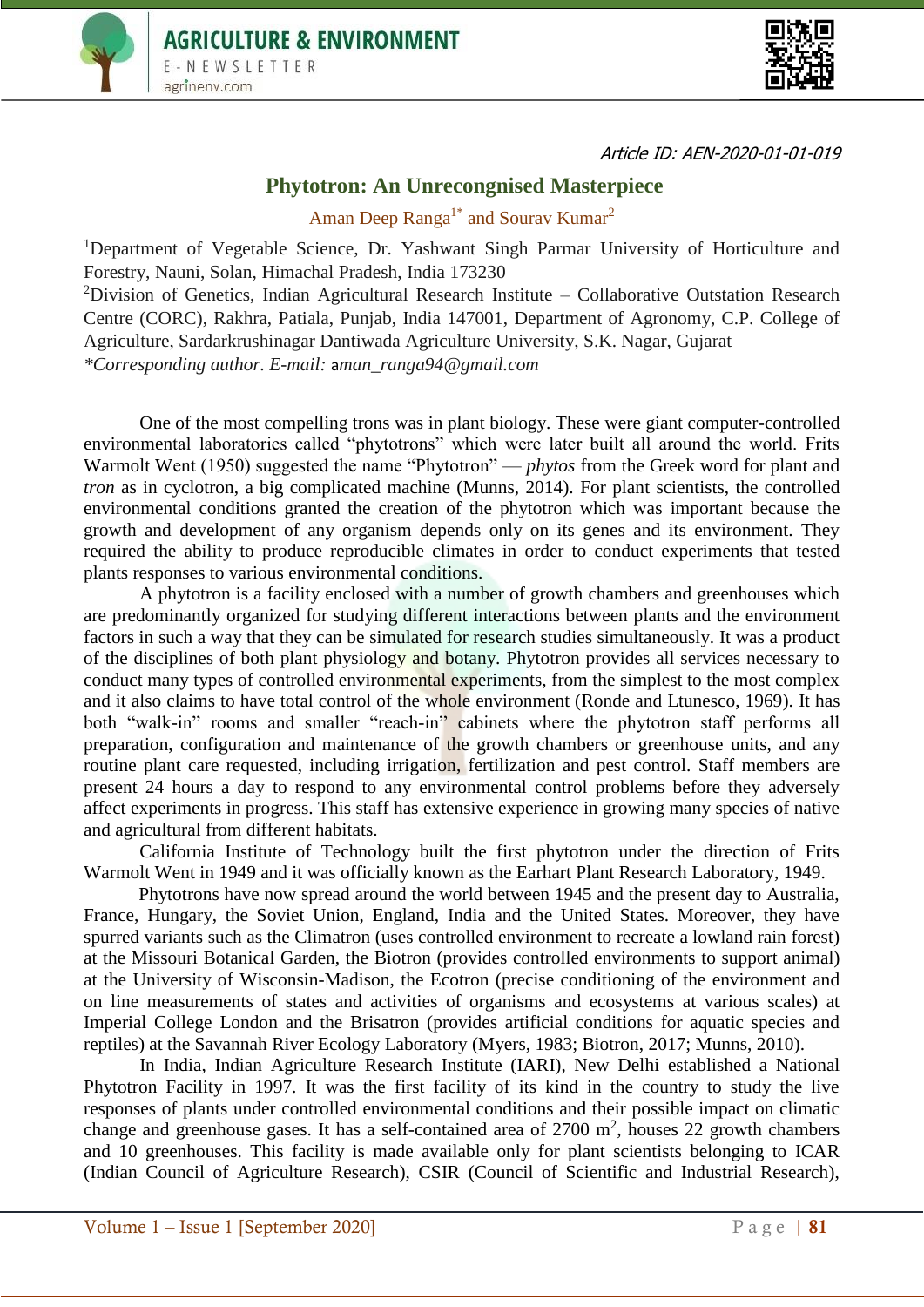



SAUs (State Agriculture Universities), traditional universities and agro-industries to understand the complicated interaction of physiochemical environments and living systems, especially the plants and the pathogens (Anonymous).

## **Features of Phytotron**

They provide state of the art programmer technology in the facility for preeminent control of the following conditions and with unequalled reliability and durability (Downs, 1980):

- Wide temperature and humidity ranges
- Accurate and reproducible results
- Choice of lighting systems
- Cost effective solutions
- High frequency fluorescent lighting
- Simple day/night control or advanced programmability
- Energy efficient lighting systems
- Multi day programming
- Multi-level password protection
- Graphical representation of the test values

## **Significance of Phytotrons**

- Researchers are able to access world climatic conditions ranging from the Arctic to the Dessert to the Tropics while eliminating the variability found in nature because of this advent customised facility.
- It allows scientists to conduct experiments like complete life cycle of a plant or pests, transgenic studies under different climatic conditions to arrive at a conclusion.
- In educational institutes or research centres, scientists working on such parameters need different types of above mentioned facilities for conducting their research which they never find in as orderly form as in a Phytotron.
- Researchers can store all the data for the crop studies and can use the same for reference. Data can be saved/stored in numeric or graphical form. They can use the information in different combinations as per his requirements.

## **Reference:**

Munns, D. (2014). "The awe in which biologists hold physicists": Frits Went's first phytotron at Caltech, and an experimental definition of the biological environment. *History and Philosophy of the Life Sciences, 36*(2), 209-231. Retrieved August 21, 2020, from http://www.jstor.org/stable/44471281

Anonymous.

[https://www.iari.res.in/index.php?option=com\\_content&view=article&id=97&Itemid=902](https://www.iari.res.in/index.php?option=com_content&view=article&id=97&Itemid=902)

Ronde CRDLT and Ltunesco TALD (1969). Phytotronique. [https://www.controlledenvironments.org/wp-content/uploads/sites/6/2017/04/Phytotronics](https://www.controlledenvironments.org/wp-content/uploads/sites/6/2017/04/Phytotronics-journal-1969.pdf)[journal-1969.pdf](https://www.controlledenvironments.org/wp-content/uploads/sites/6/2017/04/Phytotronics-journal-1969.pdf)

The Earhart Plant Research Laboratory (194). *Nature* **163,** 986.<https://doi.org/10.1038/163986c0> Myers, Denys Peter (1983). ["Missouri Botanical Garden, Climatron](https://web.archive.org/web/20121024051527/http:/lcweb2.loc.gov/pnp/habshaer/mo/mo0400/mo0413/data/mo0413data.pdf)

Biotron. *World of Trons*. Retrieved 29 June 2017. worldoftrons.com/blog/2017/2/22/biotron